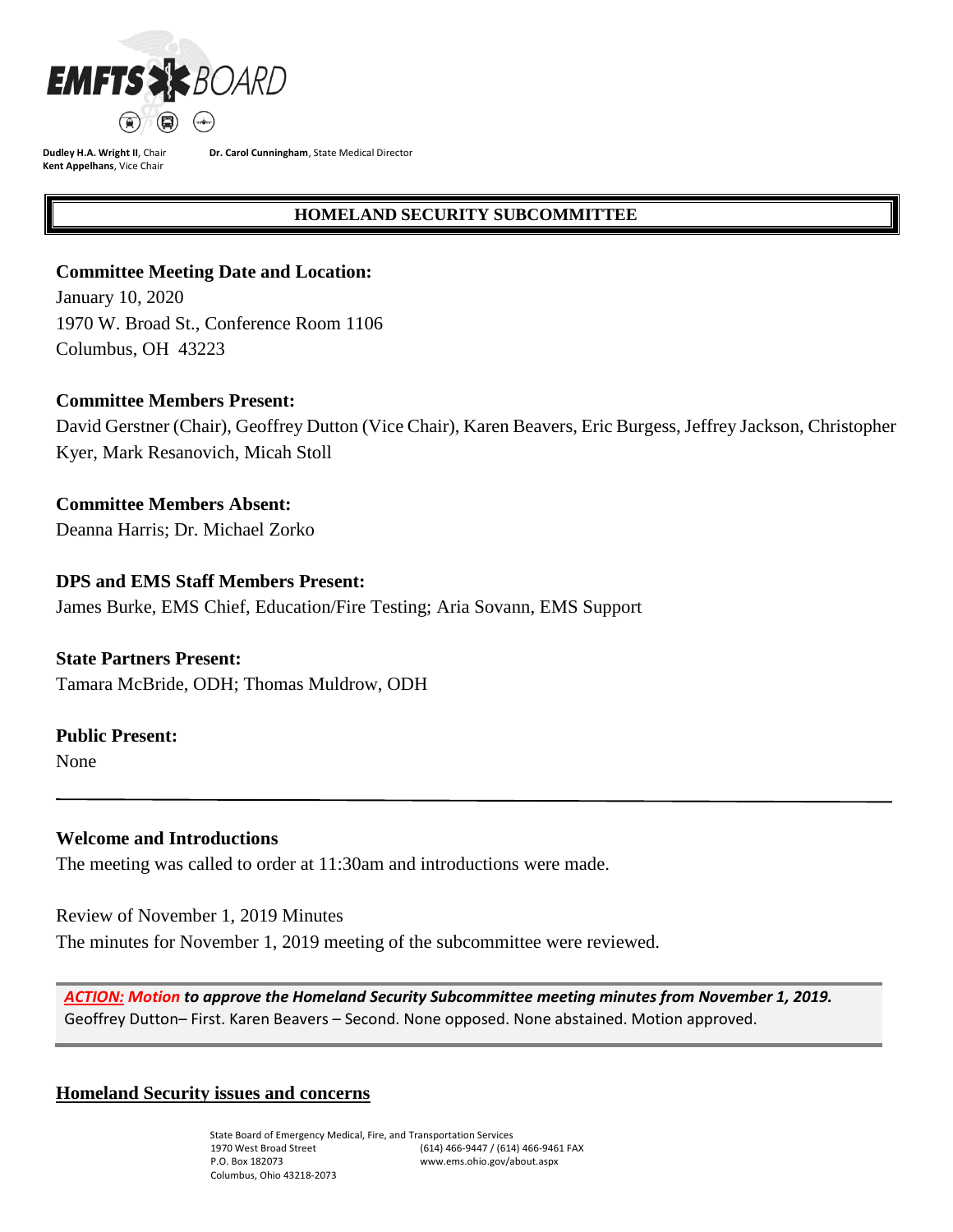

**Dr. Carol Cunningham**, State Medical Director

The following handouts were passed around for review:

- **National Terrorism Advisory System**
	- o Summary of terrorism threat to the U.S. Homeland
- **Watchline**
	- o Iran escalation
- **Joint Intelligence Bulletin**
	- o Continued interest in targeting Jewish communities in the Homeland by domestic violent extremists
	- o Racially motivated violent extremist attack in New Jersey highlights continued threat to law enforcement and faith-based communities
- **Lone Offender**
	- o A study of Lone Offender Terrorism
	- o National Center for the Analysis of Violent Crime
- **Joint Intelligence Bulletin**
	- o Shooter at Naval Air Station Pensacola espoused anti-US rhetoric
- **Fire Department City of New York (FDNY Fireguard)**
	- o Chemical Spray and Acid Splash Attacks (CSSAs)
- **National Protection and Program Directorate Office of Infrastructure Protection** 
	- o Security of soft targets and crowded places-resource guide
- **A U.S. Secret Service Analysis of Targeted School Violence**
- **Cybersecurity threat**
- **Ohio Department of Health (ODH)**
	- o Ohio pediatric surge tabletop exercise
		- **Modules:** 
			- (1) Intra-region transport (2) Inter-region transport (3) State coordination
- **State Terrorism Analysis & Crime Center**
	- o Top 5 emerging threats in Ohio for 2020
		- 1. Election security
		- 2. School safety
		- 3. Narcotics
		- 4. Active aggressor
		- 5. Racially/ethnically motivated violent extremism

House Bill 123 is waiting to be passed. A part of the Bill is a joint school safety effort between the Ohio Department of Education, Department of Public Safety (DPS), and the Attorney General's office to develop a training for threat assessment. The training will start off primarily for school resource officers and will filter down to mental health professionals and school personnels.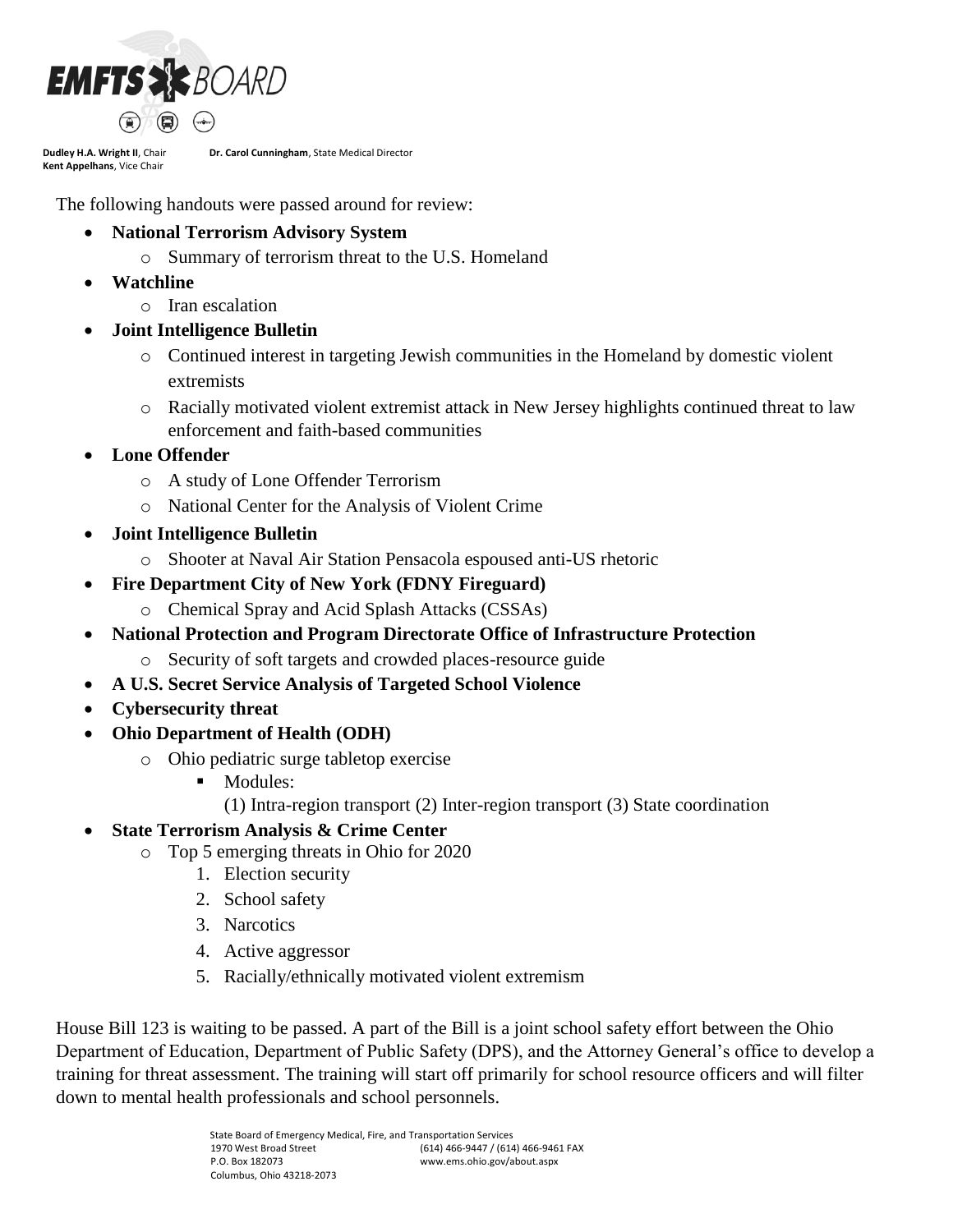

**Dr. Carol Cunningham**, State Medical Director

The comprehensive school assessment guideline was developed by Dr. Dewey Cornell from University of Virginia and modeled after previous Secret Service documents "Enhancing School Safety Using Threat Assessment Model" It is an 8 step guide. Every school building grade 6-12 needs to have a threat assessment team for each individual building. Anyone on the threat assessment team has to complete the threat assessment training.

Ohio Peace Officer Training Academy (OPOTA) will provide free training about school safety and threat assessment as a general. The training will be 4 hours long. Online training will be available late February this year for law enforcement and a few month after for everyone else.

*Action Item: Request for Micah Stoll to share information on OPOTA's school safety and threat assessment training with subcommittee.*

### **New Business**

**New assignments by Scope of Practice (Medical Oversight Committee)**

### **Tactical EMS (TEMS)**

No further updates on these items this month.

#### **Rescue Task Force operations**

On December 17, 2019, a newsletter went out to law enforcement to remind them of the Rescue Task Force (RTF) class available through OPOTA. Since then, multiple agencies has inquired about it. The class is 8 hours and consists of a PowerPoint presentation and hands on scenarios.

#### *Action item: Micah Stoll to send OPOTA's RTF course outline to Aria Sovann to send out to subcommittee.*

#### **Special pathogens/pandemic preparedness**

The planning committee for Special Pathogens will be conducting a 3 day large scale exercise on March 10, 2020. Day 1 will be patient transfer, day 2 - treatment, and day 3 - movement to Cleveland Metro, Ohio's Ebola Treatment Center. The exercise will prepare frontline hospitals how to identify, isolate, and take appropriate steps.

#### **Old Business**

# **CHEMPACK**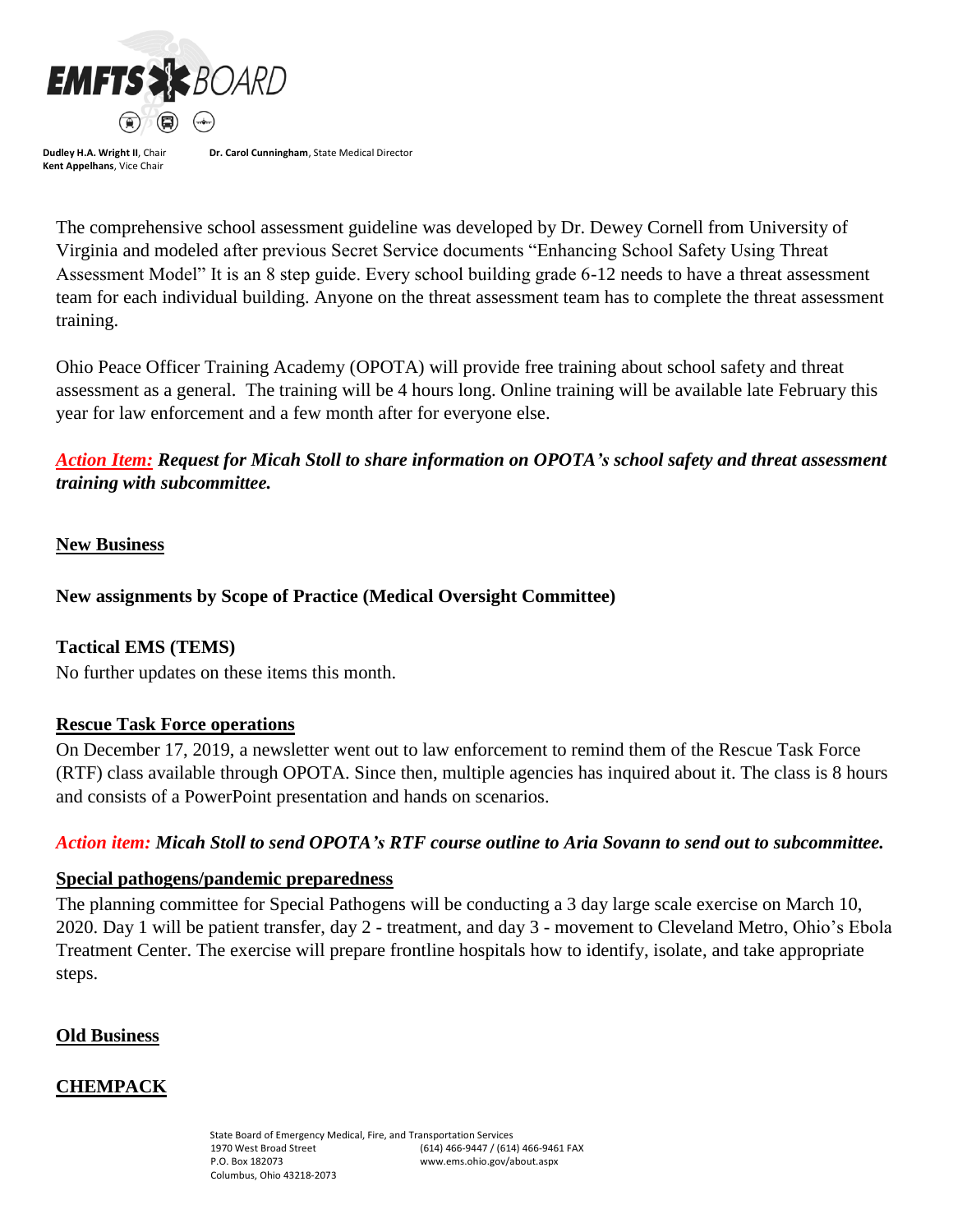

**Dr. Carol Cunningham**, State Medical Director

CHEMPACK information was distributed by ODH and the Job Action Sheet will be posted on Ohio's Public Safety Campus once updates are complete.

### **Rescue Task Force**

RTF training program has been posted and is live.

# *Action item: James Burke to get Ohio evaluation numbers and comments from EMS Interim Executive Director Robert Wagoner.*

## **Review of the Rescue Task Force/Active Shooter training program**

No further updates on these items this month.

## **Rescue Task Force "Best Practices" Conference**

The conference will be held in the fall at the Ohio Department of Transportation (ODOT) building. The conference will have national speakers as guests. Another meeting with the internal group will be schedule to discuss additional options for the conference.

### **Improve Quality of Patient Care Pillar – Human Resources Committee update**

The Human Resources Committee (HRC) will be presenting their continuing education proposal at the Board retreat coming up. The proposal is modeled after the National Registry. HRC wants to have continuing education (CE) that is tiered. The goal is to decrease hours required but increase/improve the quality of the CEs.

# **Improve Population Health through Prevention & Wellness Pillar– Human Resources Committee update**

HRC had a meeting with the Fire Alliance concerning post-traumatic stress (PTS) and resilience in the workforce. SAW (save a warrior) was introduced in the meeting. The program, which is five and a half days, talks about how to decompress with tools and techniques. Discussion of treatment, prevention and preparation for front line workers were also mentioned.

### **Weapons of Mass Destruction (WMD) Manual**

No further updates on these items this month.

# **Recap of action items**

Action items were emailed to the subcommittee.

### **Additional new business**

The Dayton MMRS Triage Committee put together a diverse group that recommended changing the Triage System for Ohio Region 3 to SALT (Sort, Assess, Lifesaving interventions, Treatment and/or transport). SALT